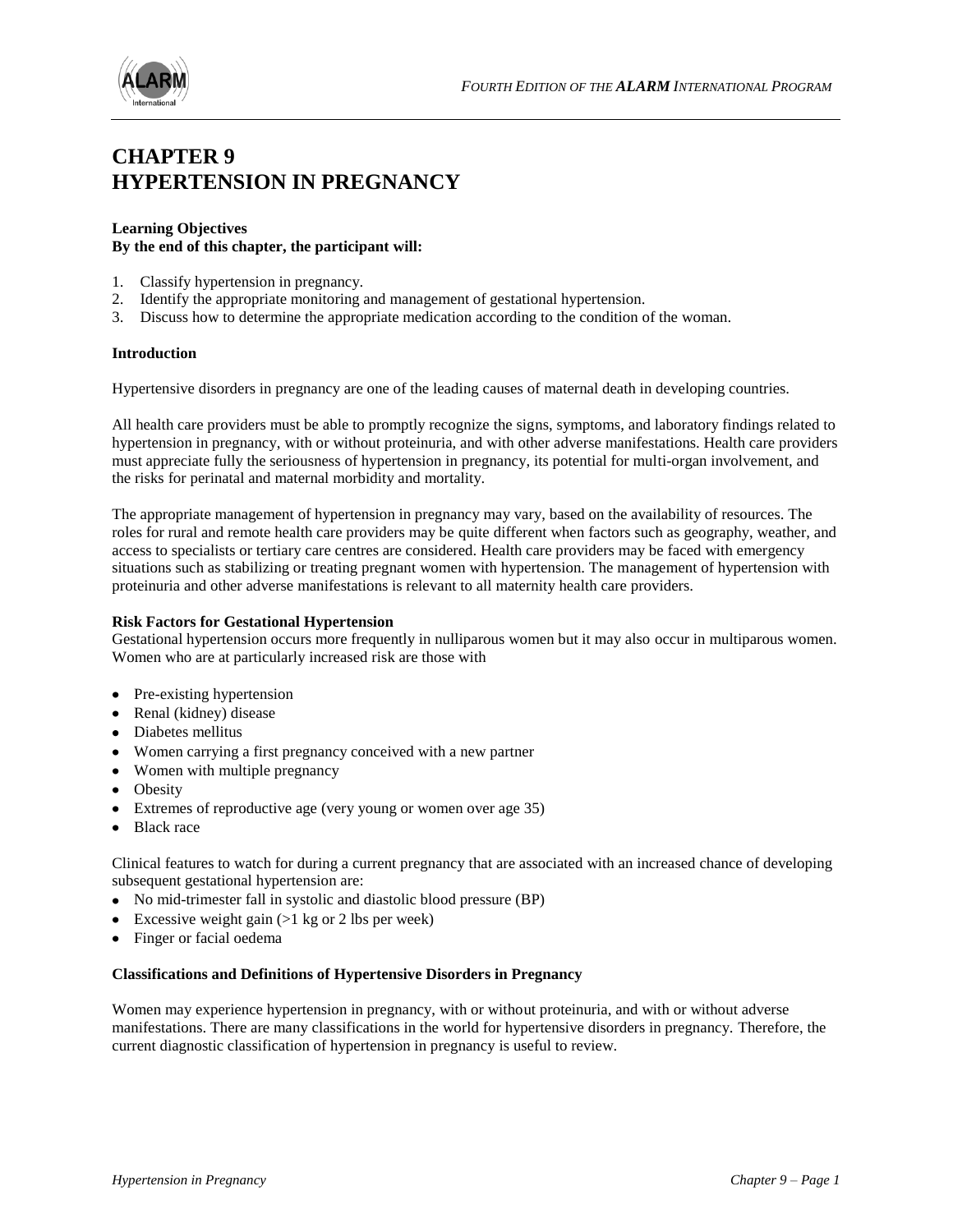

#### **Classifications**

- 1. Pre-existing hypertension (chronic hypertension) is present before 20 weeks gestation
	- · Essential
	- · Secondary
- 2. Gestational hypertension occurs after 20 weeks gestation, in labour or within 48 hours of delivery
	- · Without proteinuria (pregnancy-induced hypertension, transient hypertension, non-proteinuric gestational hypertension)
		- without adverse conditions
		- with adverse conditions (severe preeclampsia, eclampsia)
	- · With proteinuria (pregnancy-induced hypertension, preeclampsia, toxemia)
		- without adverse conditions
		- with adverse conditions (severe preeclampsia, eclampsia)
- 3. Pre-existing hypertension with superimposed gestational hypertension with proteinuria (chronic hypertension with super-imposed preeclampsia)
- 4. Unclassifiable antenatally

#### **Definitions**

#### *Hypertension*

- Diastolic BP of  $\geq 90$  mm Hg on 2 measurements  $> 5$  minutes apart after a period of 10 minutes rest
- Diastolic BP  $\geq$ 110 mm Hg on a single measurement

Blood pressure should be determined

- In the sitting position with the arm at heart level
- Using the appropriate cuff size (obese women require a larger size cuff for an accurate reading)
- Using an accurate mercury sphygmomanometer
- Through repeat BP measurements in  $\geq 4$  hours intervals unless BP is very high (diastolic  $\geq 110$  mmHg)

An absolute systolic or diastolic BP reading is the preferred criterion rather than an incremental rise of  $\geq 30/15$ mmHg in systole/diastole, although this observation may have clinical significance.

#### *Proteinuria*

- Urine protein  $\geq 2+$  on dipstick
- Urine protein  $\geq 300$ mg/L on 24-hour collection
- Proteinuria indicates glomerular dysfunction
- 24-hour urine should be considered if urine protein  $\geq$  + on dipstick

#### *Oedema*

Generalized oedema is no longer part of the diagnosis of gestational hypertension. Non-dependent oedema of the face and fingers may alert the health care provider to further assess the woman, because it is associated with an increased chance of developing subsequent gestational hypertension

#### **Manifestations of Severity**

The criteria for gestational hypertension with or without proteinuria and with adverse conditions are hypertension plus any of the following findings:

- Diastolic BP  $\geq$ 110 mmHg
- Platelets <100,000/mm
- $\bullet$  Oliguria <500 mL/d
- Proteinuria  $>3g/d$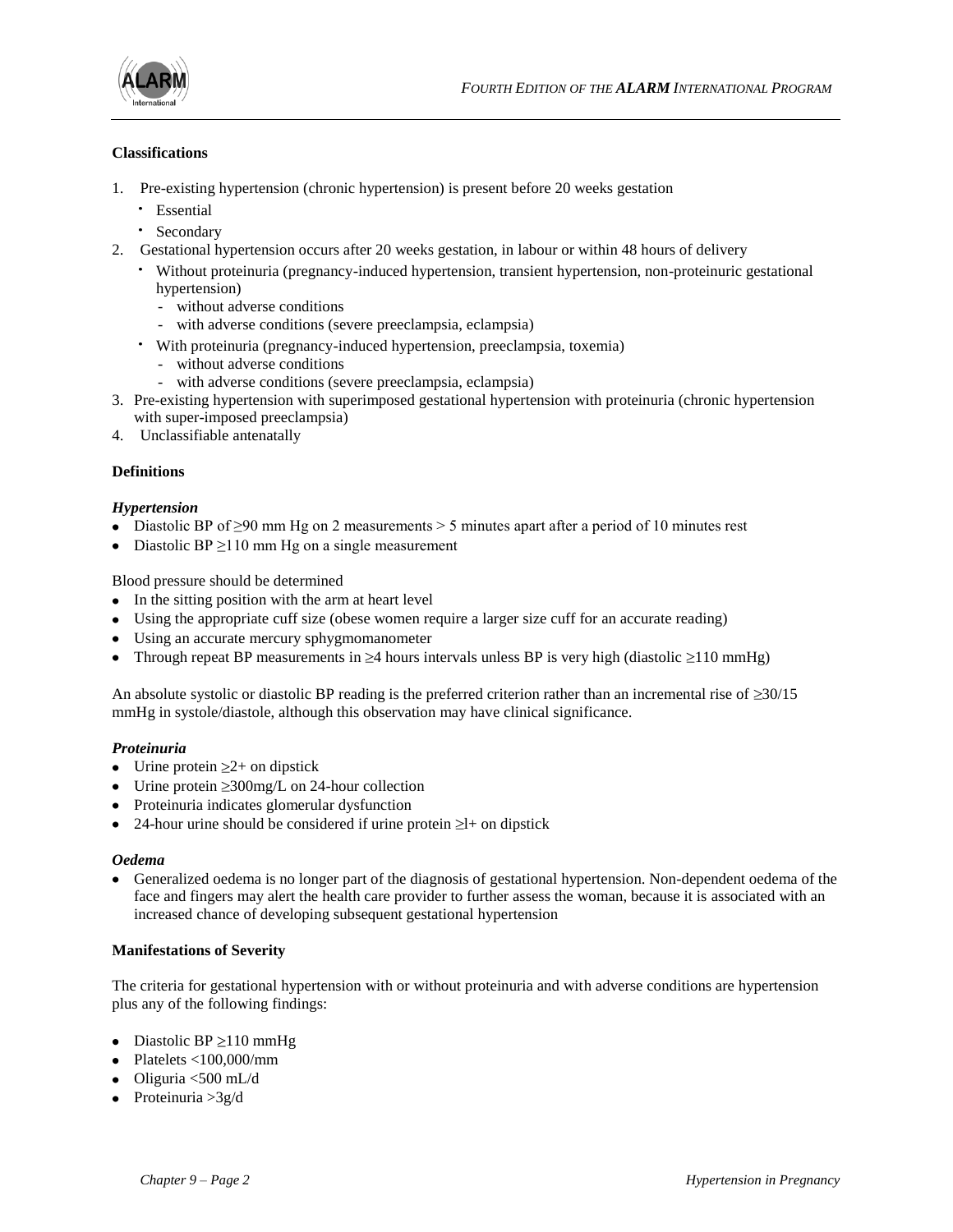

- Elevated uric acid
- Elevated liver enzymes
- Hemolysis, elevated liver enzymes and low platelets (HELLP syndrome)
- Pulmonary oedema
- Convulsions (eclampsia)
- Severe nausea and vomiting
- Right upper quadrant and epigastric pain
- Frontal headache
- Visual disturbance
- Abruptio placenta
- Disseminated intravascular coagulation

The appearance of any of these manifestations of multi-organ involvement or the development of gestational hypertension remote from term constitutes an obstetrical emergency. This emergency may need to be managed in conjunction with other consultants (including haematological, neonatal, nursing, and obstetric experts) with access to a laboratory, blood bank, pharmacy, and hospital facilities*.* Health care providers who lack ready access to many of these resources should develop protocols for their health care settings for the rare emergent case that cannot be transferred to a high-risk care centre.

#### **Management and Treatment of Gestational Hypertension**

#### **Management**

The initial evaluation of a woman with gestational hypertension involves assessment symptoms, physical condition, and laboratory findings as well as assessment of the fetus.

#### *Clinical assessment*

Right upper quadrant pain, headache, and visual disturbances are potentially ominous symptoms requiring immediate assessment.

#### *Measure BP adequately*

- Record the BP in the sitting position, using an appropriately sized cuff
- Be consistent in measuring BP, use the same arm for each reading

#### *Cardiorespiratory*

- Chest pain
- Dyspnea
- Distended neck veins

#### *Central Nervous System*

- Presence and severity of headache
- Visual disturbance/blurring, scotomata
- Tremulousness, irritability, somnolence
- Hyperreflexia

#### *Haematologic*

• Bleeding, petechiae

#### *Hepatic*

- Right upper quadrant and epigastric pain
- Severe nausea and vomiting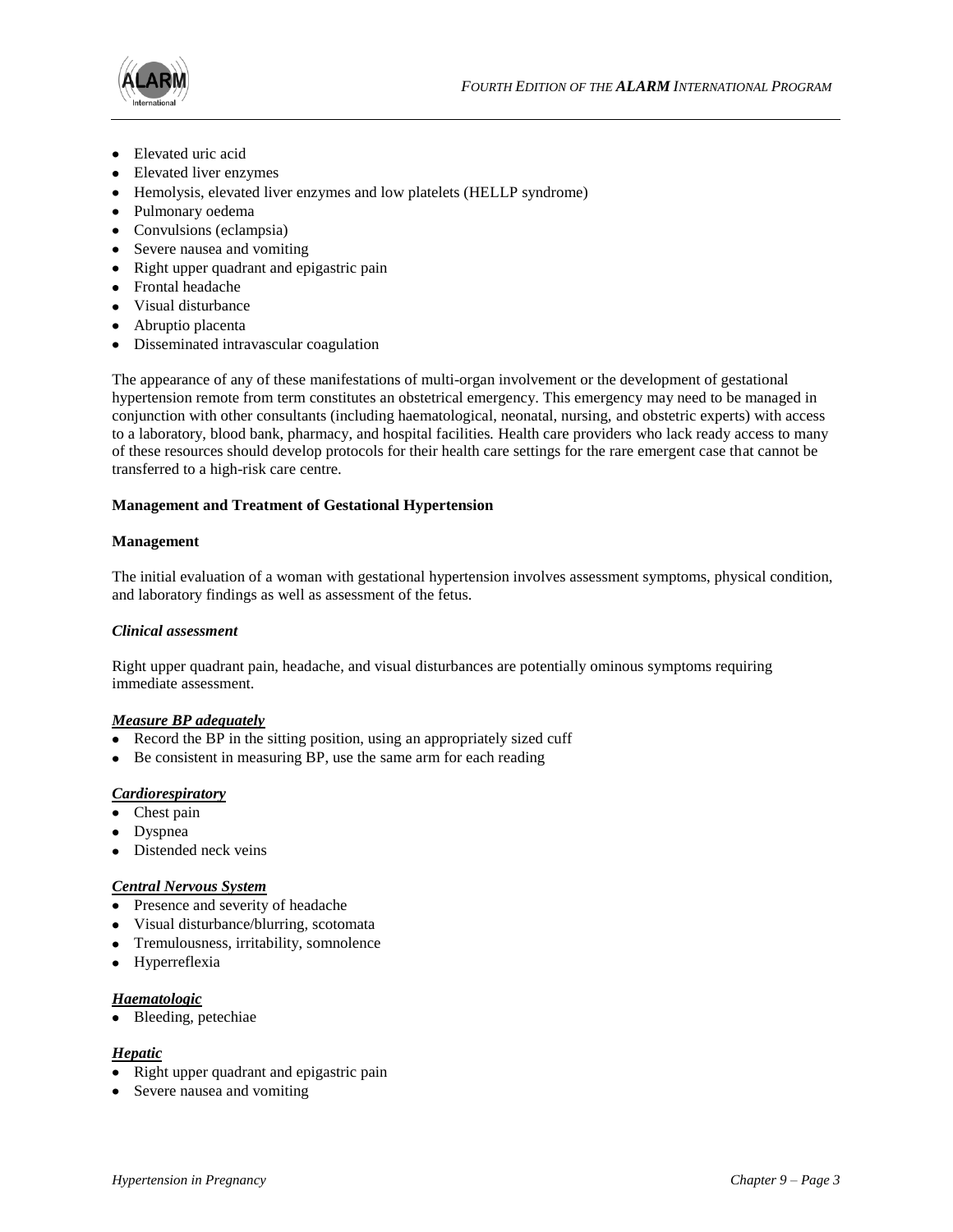

#### *Renal*

Urine output and colour

Non-dependent oedema (i.e. face and fingers)

#### *Laboratory assessment*

Where resources are available, the following tests should be done:

#### *Hematologic*

- Hemoglobin, platelets, blood film
- Partial thromboplastin time (PTT), prothrombin time (PT/INR), fibrinogen and (FDP)

#### *Hepatic*

- Liver panel or profile including ALT, AST, LDH, and  $TBL<sup>1</sup>$
- Glucose and ammonia may be tested to rule out acute fatty liver of pregnancy

#### *Renal*

- Proteinuria
- Creatinine, urea, uric acid
- 24-hour urine collection for total protein and creatinine clearance and protein creatinine ratio

#### *Assessment of the Fetus*

Minimal assessment of the fetus includes documentation of fetal movements, auscultation of the fetal heart rate, and measurement of the fundal height.

Additional studies may include:

- Electronic fetal heart-rate monitoring, including a non-stress test
- Ultrasound to
	- assess growth
	- measure amniotic fluid volume
	- perform a biophysical profile<sup>2</sup>
	- perform umbilical Doppler flow studies

#### **Treatment**

l

#### *Management goals*

- Prevention of adverse maternal outcomes such as organ damage, convulsions, cerebral vascular accidents (stroke), or death
- Prevention of adverse fetal complications including placental abruption, growth restriction, or stillbirth
- Symptomatic support

<sup>&</sup>lt;sup>1</sup> These values are part of a standard liver profile or panel: ALT, alanine transaminase; AST, aspartate transaminase; LDH, lactate dehydrogenase, and TBIL, total bilirubin.

<sup>&</sup>lt;sup>2</sup> The biophysical profile uses ultrasonography to measure fetal breathing, fetal movement, fetal tone, and amniotic fluid volume. A non-stress test is done to assess fetal heart rate. Each of these five variables is given a score (zero, one, or two) for a potential total score of 10. It is a tool used near or at term by clinicians to assess the potential risk of fetal compromise or demise due to fetal hypoxia or acidosis. Interventions such as maternal hospitalization or delivery may follow a score of four or below, although this may vary between health care facilities.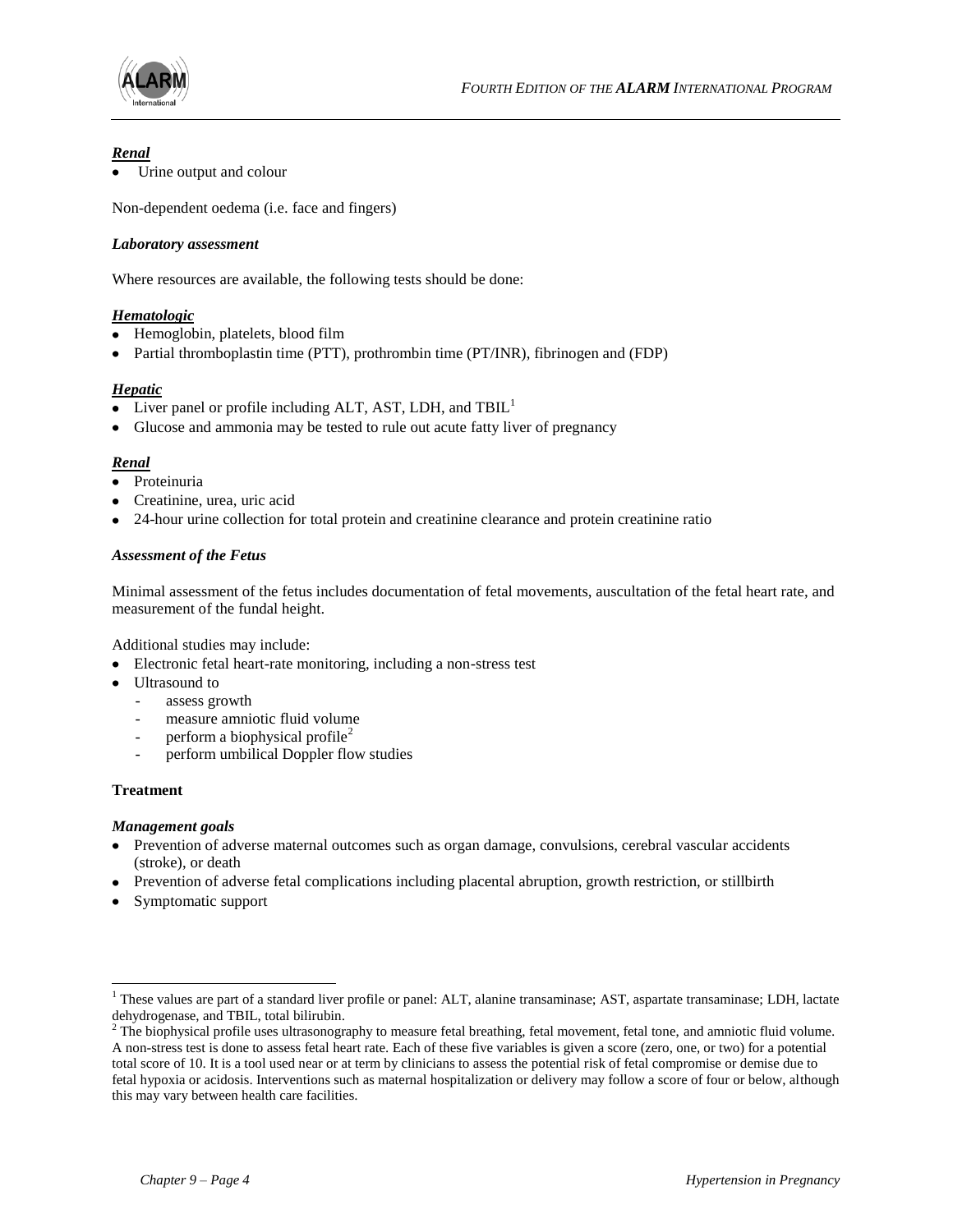

Delivery is the definitive treatment for gestational hypertension. Expectant management is potentially harmful in the presence of severe gestational hypertension, especially when the fetus has reached maturity or when there is suspected fetal compromise.

#### **Symptom Management**

Immediate treatment should include managing symptoms such as nausea and vomiting with an antiemetic to minimize maternal discomfort. Maternal pain (right upper quadrant, headache, etc.) should be managed appropriately. Stress reduction may be helpful because maternal hypertension may be adrenergic.

#### **Stress reduction**

Attempt to reduce stress for the woman through:

- Quiet, dim environment
- Clear explanation of the management plan to her and her family
- Minimizing negative stimuli
- Consistent, confident team approach

Ideally, the woman should be cared for a quiet, single room. She must never be left alone, because she could begin having seizures at any time, and inhale secretions or vomit and/or sustain serious injuries. Anaesthetic instruments including suction apparatus and oxygen equipment must be ready for use by the bedside.

The decision to begin administration of antihypertensives may vary from one centre to another because clear evidence is lacking about the benefit of medicating women whose diastolic values are in the range of 95 to 105.

The use of antihypertensives reduces the risk of cardiovascular accident in the woman but does not necessarily reduce the risk of seizures (eclampsia) or prevent adverse fetal outcomes such as intrauterine growth restriction or placental abruption.

Begin antihypertensives when:

- Diastolic BP  $\geq$  110 mm Hg
- OR
- Diastolic BP is 95 to 109 with other adverse symptoms

Antihypertensive agents used can be divided into those used for acute and ongoing therapy.

#### **Acute therapy**

Uncontrolled hypertension represents an obstetrical emergency that places the woman at risk for obstetrical hemorrhage, intracerebral hemorrhage and death. Management includes immediate intensive medical treatment with intravenous therapy and maternal/fetal monitoring. It is recommended that all health care facilities have a management plan (protocol) for the treatment of acute severe hypertension. Avoid overzealous correction of BP with antihypertensive medications. Hypotension may cause the placenta to be inadequately perfused and fetal compromise may result. Effective antihypertensive agents should be on the essential drug list in every country. All of these agents are considered first line agents for treatment of severe hypertension in pregnancy:

Labetalol (Trandate®, Normodyne ®)

- Combined alpha-1 and  $\beta$ -blocker with intrinsic sympathetic activity
- Rapid onset of action with both IV and oral route
- IV route particularly useful for hypertensive crisis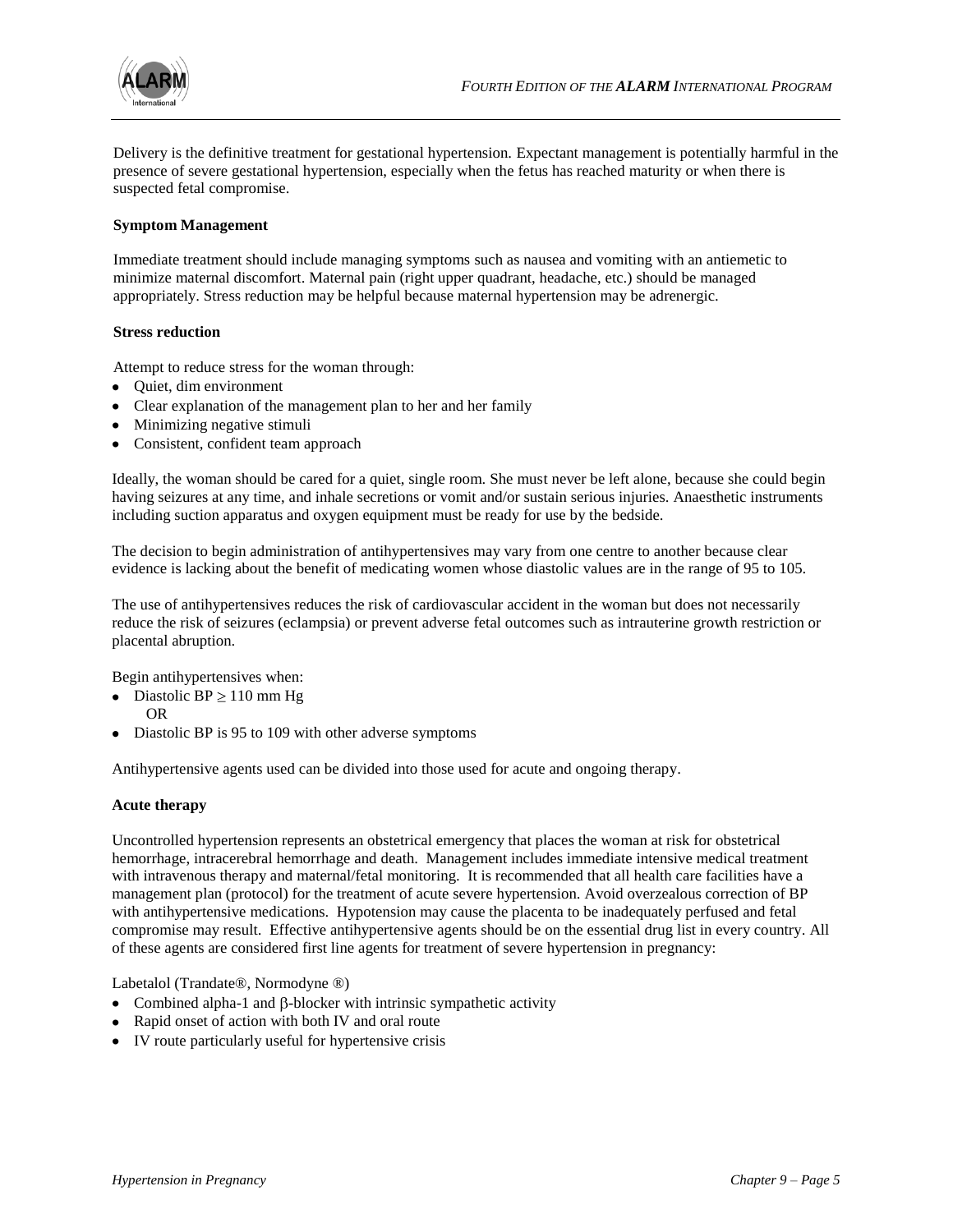

- Dosage:
	- bolus,  $10-20$  mg IV q $10$  minutes up to 300 mg,
	- infusion,  $1-2$  mg/minute, increase by 1 mg q15 minutes to a maximum of 4 mg/minute
- Caution: Asthma
- Side effects: Bradycardia masking of hypoglycaemia, may cause reduced fetal heart-rate variability

Hydralazine (Apresoline®): Trials suggest that hydralazine should not be the first choice agent because of a higher association with more maternal hypotension, cesarean sections, abruptions, maternal oliguria, adverse fetal heartrate patterns, and low Apgar score at 1 minute.

Direct arteriolar vasodilator

- Intravenous (IV) route: rapid onset therefore useful for hypertensive crisis
- Can be used orally
- Dosage: 5 mg IV test dose, followed by 5–10 mg IV q20 minutes, or infusion of 0.5–10 mg/h
- Caution: May cause unpredictable hypotension with resulting fetal compromise
- Side effects: Flushing, headache and tachycardia

#### Nifedipine (Adalat-PA®)

- Calcium channel blocker
- Direct relaxation of vascular smooth muscle
- Oral agent
- Dosage:
	- Adalat PA, 10 mg bid, may increase to 40 mg bid
	- Adalat XL, starting dose 30 mg/day, optimal dose in pregnancy unknown
- Caution: Magnesium toxicity has been reported with Adalat and MgSO4 in combination
- Side effects: Flushing, headache, palpitations, tocolysis

Clonidine: Used to treat mild and moderate hypertension. It is a potent  $\alpha$ -2-adrenoceptor central stimulant. Has similar action to methyldopa (centrally acting vasodilator) but acts more rapidly.

 $\bullet$  Doses: 150 µg infused in 10 minutes in normal saline overacts within 20 to 30 minutes. Per os: 0.1 mg to 0.2 mg twice a day (dries mouth).

Caution: Be careful about the possibility of rebound hypertension following abrupt discontinuation

The Cochrane Database states, "There is no evidence to justify a strong preference for any one of the various drugs that are available for treating severe hypertension in pregnancy." Health care providers should choose the agents with which they are most familiar. **Important: sublingual Adalat should not be used in gestational hypertension.**

#### **Seizures**

Prevention of seizures is the next step in stabilizing a woman who has hypertension in pregnancy. Blood pressure is not a reliable predictor of the risk of seizures. There is no benefit to prophylaxis in the absence of proteinuria. Anticonvulsant agents are neither innocuous nor completely effective.

Possible complications associated with seizures:

- Fetal bradycardia (more than 50%).
- Placenta abruptio (10% to 20%).
- Aspiration pneumonia (5% to 10%).
- Cerebral hemorrhage especially in the older woman
- Temporary loss of sight with progressive recovery in inside of a week (10%).
- Coma due to the cerebral edema (5%).
- Psychosis that can last 2 weeks (less than 5%).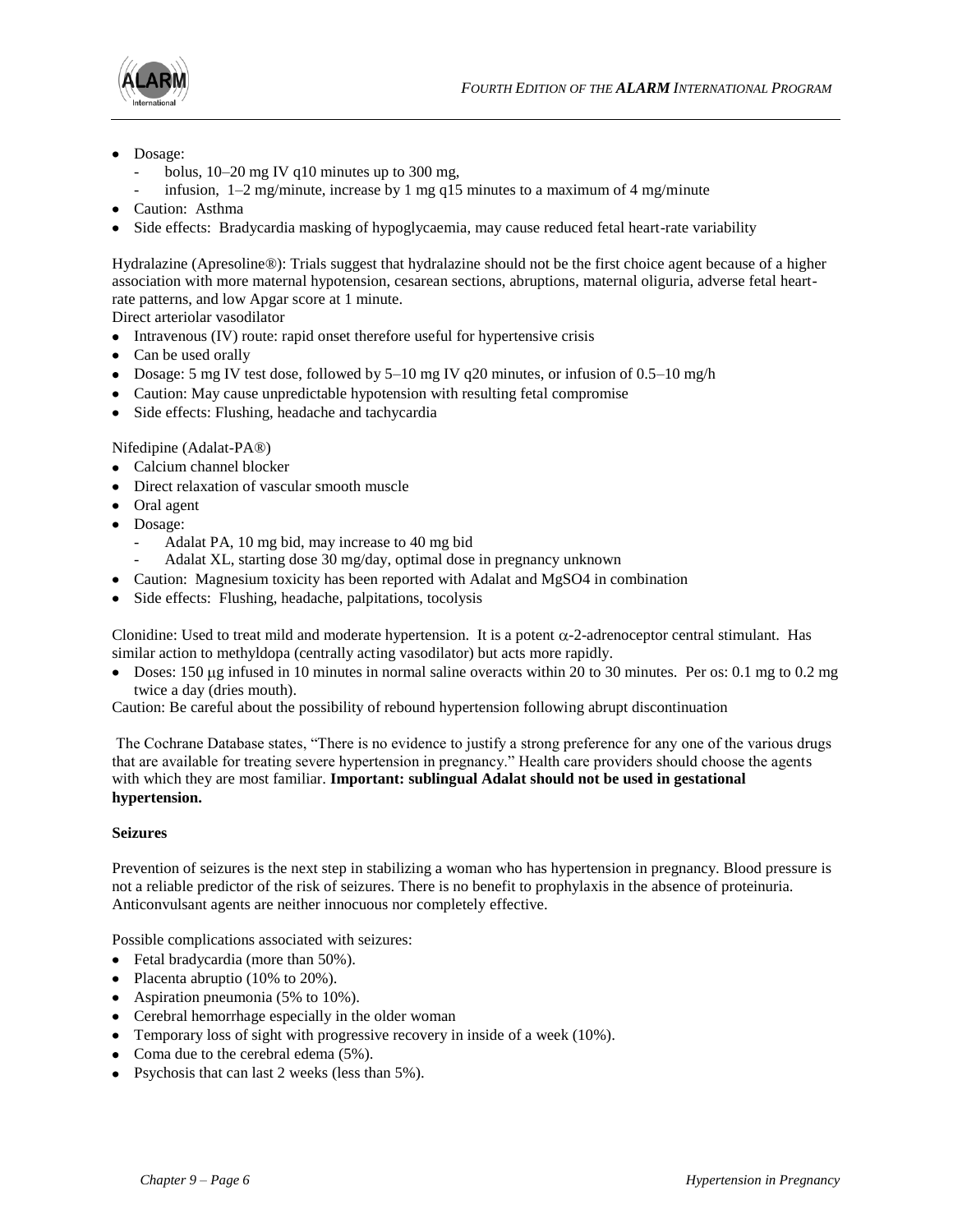

**Magnesium sulfate (MgS04) is the agent of choice when seizure prophylaxis is indicated, as well as for seizure termination.** In more than 98% of cases, magnesium sulphate will be sufficient to control seizure activity within 1 to 2 hours. Most women will have regained consciousness and be well oriented. Magnesium sulfate should be on the essential drug list in every country.

Studies have shown clearly that magnesium sulfate is superior to phenytoin (Dilantin®) for preventing seizures, and that magnesium sulfate is superior to either diazepam (Valium®) or phenytoin for preventing further seizures after seizures have occurred. Maternal morbidity and mortality is decreased with the use of magnesium sulphate as compared to the use of diazepam or Valium® for cessation (stopping) of seizure activity. There is no difference in perinatal mortality.

#### *Magnesium sulfate*

#### **CAUTION: Confirm the concentration of this medication when calculating the dosage.**

#### *Loading dose*

- Insert IV line and give normal saline or Ringer's lactate 1 L in 6–8 hours (3 ml/minute)
- Give 4 g of magnesium sulphate (20 ml of 20% solution) IV slowly over 20 minutes, followed by 1 to 4 g/hour IV for a total daily (24-hour) dose of 30 to 40 g. The maximum dose should not be exceeded; less should be used if the patient is anuric.
- If unable to give IV, give IM only, give  $10 \text{ g}$  IM total: give  $5 \text{ g}$  (10 ml of 50% solution) IM in upper outer quadrant of each buttock with 1 ml of 2% lignocaine in the same syringe. (IM injection of  $MgSO<sub>4 is</sub>$  painful.)

If convulsions recur

- Re-assess how long you have waited; **wait 15 minutes after having administered the first dose, and recalculate the dosage of the drug administered.** Often dosages have been miscalculated due to differences in concentrations of the drug.
- If the woman continues to have seizures after a 15-minute wait, consider a second dose of magnesium sulfate. Give an additional 2 g of magnesium sulfate (10 ml of 20% solution) IV over 20 minutes.

If convulsions continue, give diazepam

- Give diazepam 10 mg IV. This will disrupt the seizure activity.
- **DO NOT REPEAT THE DOSE OF DIAZEPAM.**
- Use magnesium sulfate for longer-term treatment.

#### *Ongoing care*

- Do **NOT** leave the woman in her own
- Help her onto her left side, and protect her from fall or injury, but do not restrain her. Restraining a woman who is having convulsions may injure rather than protect her.
- Consult, refer and prepare for transfer to a hospital setting, unless delivery is imminent
	- Keep the woman on her left side during transport
	- If a convulsion occurs during transport, give magnesium sulphate IM, and protect the woman from fall or injury. Do **NOT** restrain her.

If referral to a higher-level health care facility is lengthy or if the woman is in late labour, continue treatment.

• Continue IV treatment giving 1 to 4 g/hour magnesium sulphate (20 ml of 20% solution) IV for a total daily (24-hour) dose of 30 to 40 g. The maximum dose should not be exceeded. OR

Give 5 g of 50 % magnesium sulphate solution IM with 1 ml of 2% lignocaine every 4 hours in alternate buttocks until 24 hours after birth or after last convulsion, whichever is later.

• Monitor urine output: collect urine and measure quantity.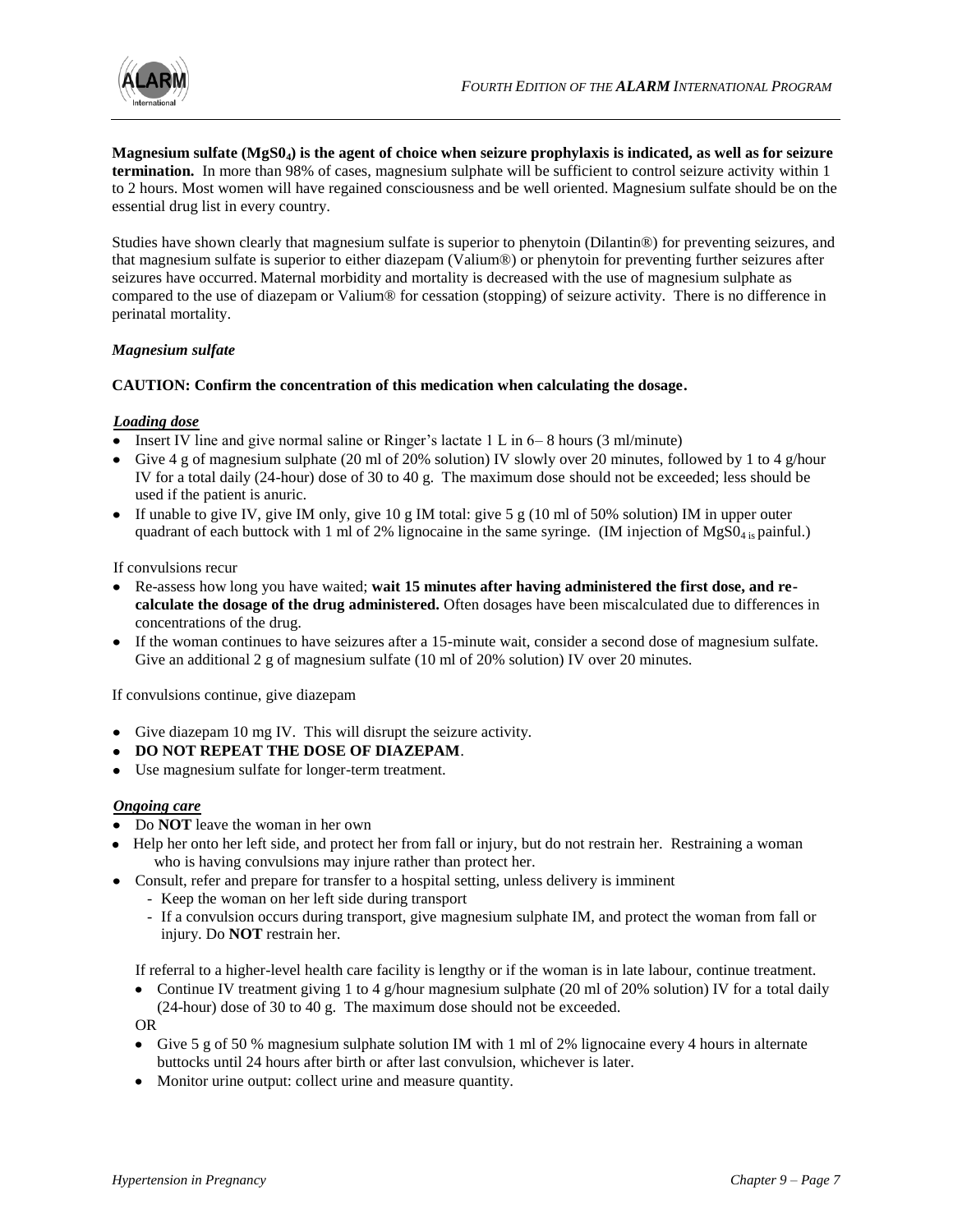

- Before giving the next dose of magnesium sulphate, ensure:
	- Knee jerk reflex is present
	- Urine output is >100 ml/hours
	- Respiratory rate is >16/minute
	- Responsiveness and consciousness
- Do **NOT** give the next dose of magnesium sulphate if any of these signs of overdose are present:
	- Knee jerk reflex is absent
	- Urine output is <100 ml/hours
	- Respiratory rate is < 16/minute
	- Loss of consciousness
- If respiratory depression as occurred, do **NOT** give more magnesium sulphate. Give the antidote: calcium gluconate 1 g IV (10 ml of 10% solution) over 10 minutes.
- Careful monitoring will prevent overdose.
- Record all findings and all drugs given.

#### **CAUTION: Magnesium sulphate may cause profound respiratory depression in the baby. Be prepared for the need to resuscitate the newborn when the mother has received magnesium sulphate in labour**

In more than 98% of cases, magnesium sulphate will be sufficient to control seizure activity within 1 to 2 hours. Most women will have regained consciousness and be well oriented. Maternal morbidity and mortality is decreased with the use of magnesium sulphate as compared to the use of diazepam or Valium® for management of seizure activity. There is no difference in perinatal mortality.

Following administration of magnesium sulphate, the majority of women will experience a decrease in BP, and seizure activity will stop. When magnesium sulfate fails to control seizures, further investigation is required. If the pregnant woman does not have other signs of preeclampsia including proteinuria, coagulopathy, and if her liver and kidney functioning is normal, the health care provider should re-evaluate the possible causes of seizure activity. Possible differential diagnoses include:

- Chronic epilepsy
- Encephalitis
- Meningitis
- Cerebral tumor
- Cerebral vascular malformation (aneurysm)
- Secondary cerebral abscesses due to parasitic or fungal infections
- Severe malaria

#### **Transportation**

When local resources are limited and maternal and fetal conditions permit, the outcome may be improved by transporting the woman to an appropriate referral centre. Principles to be addressed prior to transport include:

- Stable maternal BP
- Stable fetus
- Seizure prophylaxis, if appropriate
	- Five (5) g magnesium sulfate (10 ml of 50% solution) IM with 1 ml of 2% lignocaine in each buttock is recommended for transportation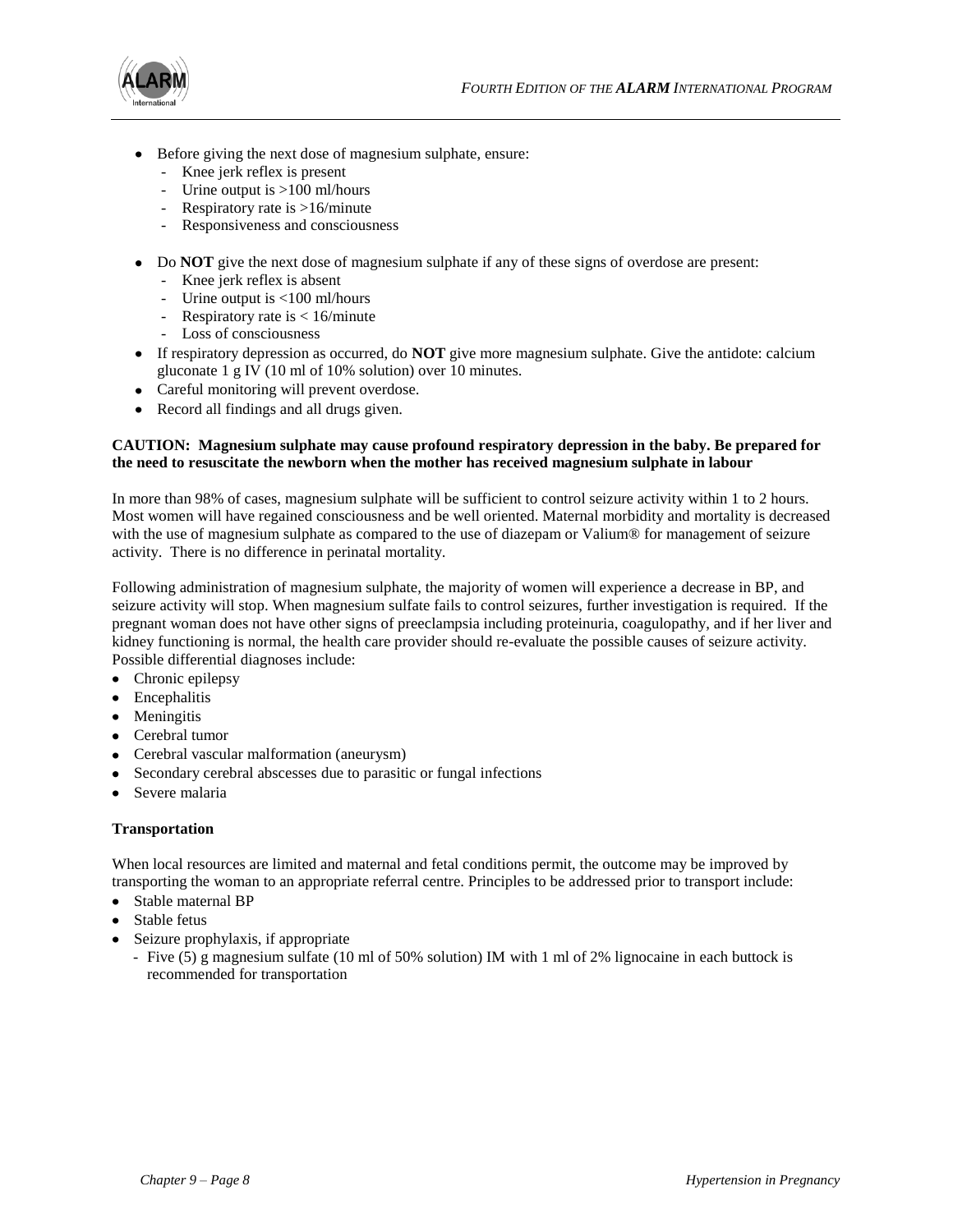

#### **Delivery is "The Cure"**

Gestational hypertension is a progressive disease; expectant management is potentially harmful in the presence of severe gestational hypertension, and may result in fetal compromise. Timely delivery minimises maternal and neonatal morbidity and mortality. If possible, optimize the maternal status before proceeding with delivery.

- Delay delivery to allow transfer only when maternal and fetal condition permit.
- Delay delivery to gain fetal maturity only in selected cases (e.g. when <34 weeks gestation and in a facility with sufficient resources

#### **When to deliver**

- $\bullet$   $\geq$  37 weeks with gestational hypertension
- $\bullet$   $\geq$  34 weeks with severe gestational hypertension
- $\bullet$  < 34 weeks with any of:
	- diastolic BP  $\geq$ 110 mm Hg despite the use of appropriate antihypertensive agents
	- laboratory evidence of end-organ involvement despite good BP control
	- decreasing platelets or increasing liver function enzymes
	- severe proteinuria
- Suspected fetal compromise
- Recurring seizures
- When the following symptoms are unresponsive to appropriate therapy:
	- severe headaches or visual disturbance
	- nausea, vomiting, or right upper quadrant and epigastric pain

The method of delivery will depend on the period of gestation and the state of the cervix. Induction may be possible if the cervix is favorable (soft, thin, and beginning to dilate). In some cases, cesarean section surgery will be required. Contraindications for cesarean section may include the presence of coagulopathy, lack availability of safe anaesthesia options, very preterm fetus unlikely to survive, and intrauterine fetal death.

#### **Peripartum (During Labour and Delivery) Management**

- Do not reduce BP too low, resulting in decrease uteroplacental perfusion.
- Do not fluid overload.
- A team approach is essential.

#### **Summary of Management of Eclampsia**

- Call for HELP from an individual who is culturally appropriate to the community and the family
- REMEMBER ABCs
- Talk with the woman.
	- Monitor vital signs (pulse, BP, respiration, temperature).
	- Protect her airway.
	- Turn patient on her side to minimize the risk of aspiration if she vomits, but do not restrain her. Restraining a woman who is having convulsions may injure rather than protect her.
- Urgently mobilize all available health care providers.
- Start magnesium sulphate: bolus of  $4 \text{ g}$  (20 ml of 20% solution) IV slowly over 20 minutes. A protocol for the use of magnesium sulphate should be established and available.
- When seizure stops, administer oxygen by face mask, clear airway as required, assess BP, pulse, respirations, and fetal heart rate frequently until stable.
- Assess for evidence of placental abruption.

Protocols for the use of magnesium sulphate must be established, and immediately available on every labour and delivery unit.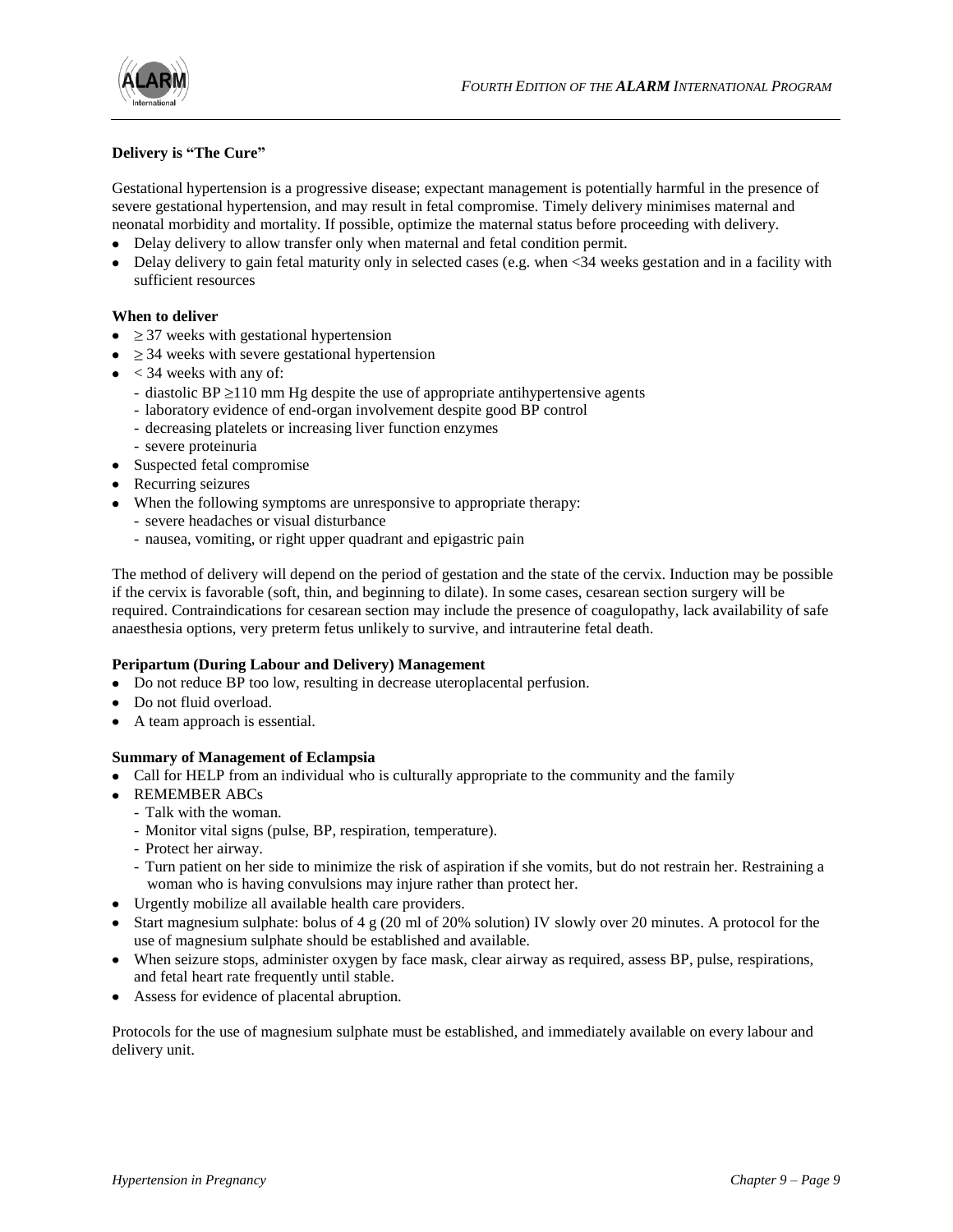



Parameters to include are:

- Preparation of medication
- Assessments required prior to administration
- Administration protocol
- Assessment for side effects
- Management of toxicity
- Documentation

#### **Postpartum Management**

Gestational hypertension may worsen following delivery. Careful monitoring should continue for the first 48 hours following delivery. Anticonvulsive therapy should be maintained for 24 hours after delivery or after the last convulsion, whichever occurs last. Antihypertensive therapy should continue until the diastolic BP decreases to <110 mmHg. Ideally, the woman should continue to be cared for in a quiet, dim single room. She should not be left alone until she is stable. Her urinary output should be monitored carefully. Women who have had preeclampsia or eclampsia tend to retain fluid. The kidneys are slow to excrete the extra circulating fluid after delivery. This may lead to a rise in BP. Monitor fluid intake, particularly intake from intravenous fluids. Do NOT fluid overload in the postpartum.

#### **Usual postpartum care may begin when:**

- There have been no seizures for 48 hours
- Urinary output is good
- Diastolic BP is below 110 mm Hg, although BP should be checked every 4 hours for several days

All women must be monitored carefully in the postpartum period. If BP remains high, longer-term management will need to be considered. Some women will go on to develop chronic hypertension that will potentially affect the outcome of future another pregnancies.

#### **Summary**

Gestational hypertension with proteinuria is an obstetrical emergency that requires prompt recognition, stabilization of the woman and fetus, and a multi-disciplinary approach to management and treatment. The primary obstetrical health care provider in rural and remote areas may have to assume the role of one or several specialists until help arrives or transfer is available. The cure of severe gestational hypertension is delivery, but the decision to deliver is based on maternal status and fetal maturity and well-being. The rationale for antihypertensive treatment is to prevent maternal cardiovascular accident not seizures. Seizure prophylaxis, when appropriate, should be magnesium sulfate. There is no agent that has been shown to be useful in the prevention of gestational hypertension.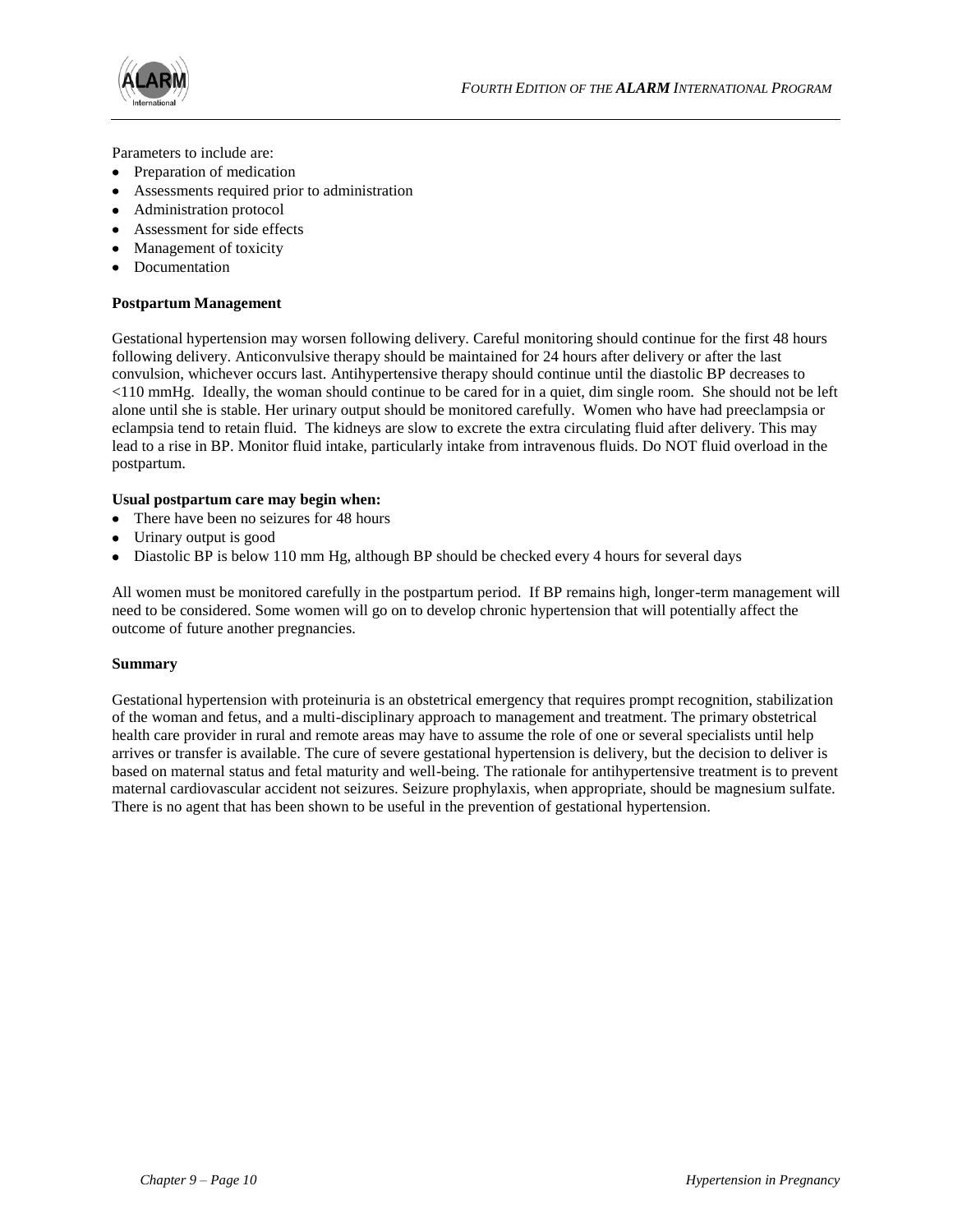

## **Key Messages**

motherhood programs.

- 1. Health care providers must be able to promptly recognize the various presentations of hypertension in pregnancy
- 2. Health care providers must be able to identify appropriate monitoring and management of gestational
- hypertension, including having a plan for referral and transfer to a higher-level health care facility when needed. 3. Health care providers must be able to take emergency measures to stop seizure activity, and to stabilize the
- woman. 4. Magnesium sulfate is a cost effective and life-saving drug. Health care providers must advocate with national health authorities to ensure a continuous and an uninterrupted supply of this medication as part of their safe

#### *Suggestion for Applying the Sexual and Reproductive Rights Approach to this Chapter*

When a live-threatening emergency such as eclampsia occurs, health care providers need to be focused on the provision of care. In such emergencies, it is always useful to have someone available (who is not involved in the primary care of the woman) to talk to the woman's family. Keep family members informed about the status of the woman and what is happening to prevent them from feeling isolated. Also, if family members are not in the same room as the woman, let the woman know that her family is being told what is going on. This will relieve her anxiety, and increase her cooperation with the management plan.

An essential part of providing antenatal care is education about the signs and symptoms of problems that can arise during pregnancy and birth, and the importance of getting quick treatment.

#### **Resources:**

- World Health Organization. *Detecting Pre-eclampsia: A Practical Guide*. Geneva: World Health Organization; 1992.
- World Health Organisation. Managing eclampsia Education material for teachers of midwifery, Midwifery education modules - second edition. World Health Organization, 2006. Available from [http://whqlibdoc.who.int/publications/2006/9241546662\\_2\\_eng.pdf](http://whqlibdoc.who.int/publications/2006/9241546662_2_eng.pdf)
- World Health Organisation. *Pregnancy, Childbirth, Postpartum and Newborn Care: A guide for essential practice.* World Health Organization, 2003. Available from [http://hetv.org/resources/reproductive](http://hetv.org/resources/reproductive-health/pcpnc.pdf)[health/pcpnc.pdf](http://hetv.org/resources/reproductive-health/pcpnc.pdf)